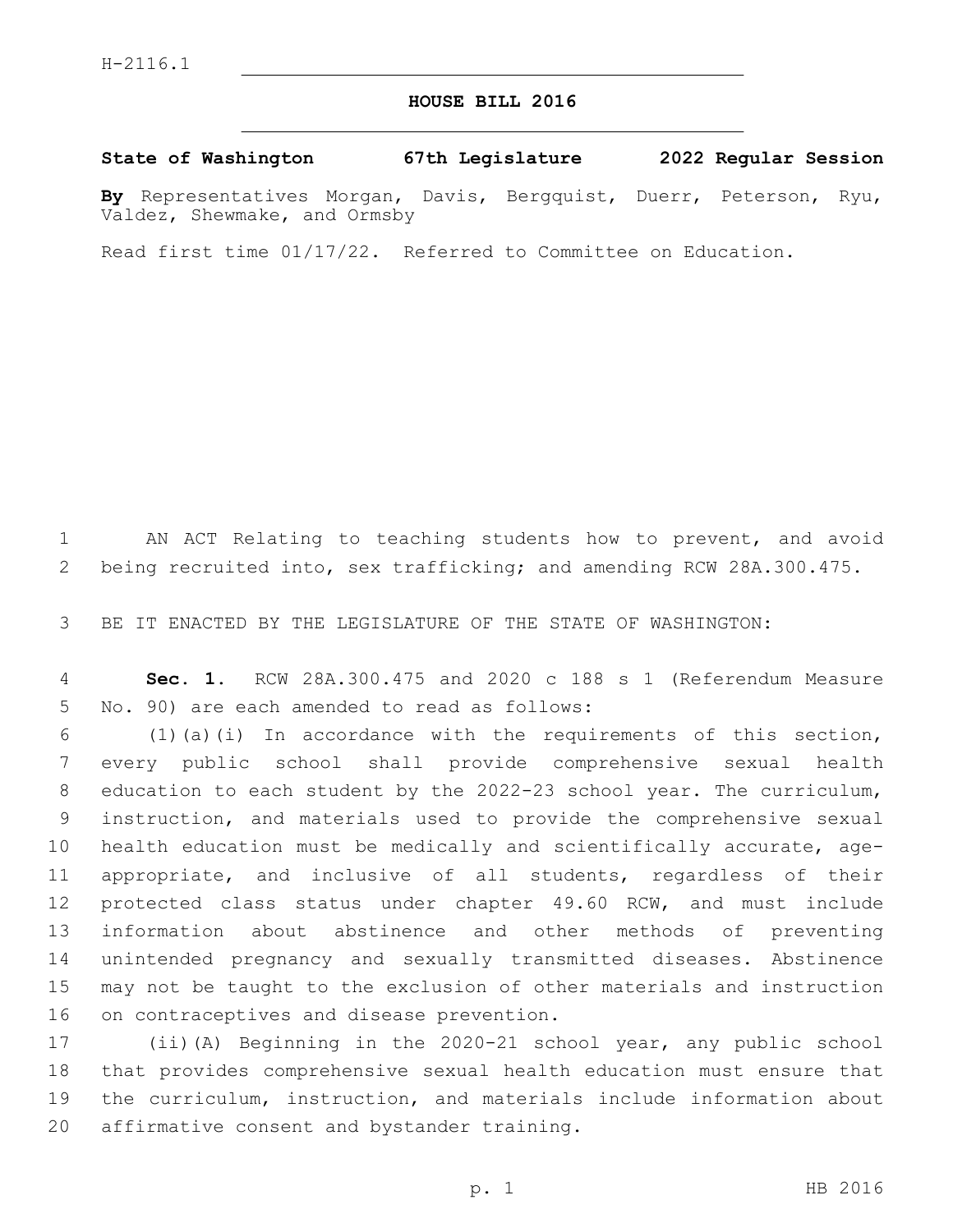(B) The school district boards of directors of one or more public schools that are not providing comprehensive sexual health education in either the 2019-20 school year, the 2020-21 school year, or both, must prepare for incorporating information about affirmative consent and bystander training into the comprehensive sexual health education curriculum, instruction, and materials required by this section. In 7 satisfying the requirements of this subsection (1)(a)(ii)(B), school district boards of directors must also, no later than the 2020-21 school year, consult with parents and guardians of students, local communities, and the Washington state school directors' association.

 (b) A public school may choose to use separate, outside speakers or prepared curriculum to teach different content areas or units within its comprehensive sexual health education program if all speakers, curriculum, and materials used are in compliance with this 15 section.

 (c) Comprehensive sexual health education must be consistent with the Washington state health and physical education K-12 learning standards and the January 2005 guidelines for sexual health information and disease prevention developed by the department of health and the office of the superintendent of public instruction.

 (2)(a) Beginning in the 2021-22 school year, comprehensive sexual health education must be provided to all public school students in 23 grades six through twelve.

 (b) Beginning in the 2022-23 school year, comprehensive sexual health education must be provided to all public school students.

 (c) The provision of comprehensive sexual health education to public school students as required by (a) and (b) of this subsection 28 (2) must be provided no less than:

(i) Once to students in kindergarten through grade three;

(ii) Once to students in grades four through five;

(iii) Twice to students in grades six through eight; and

(iv) Twice to students in grades nine through twelve.

 (3) The office of the superintendent of public instruction and the department of health shall make the Washington state health and physical education K-12 learning standards and the January 2005 guidelines for sexual health information and disease prevention available to public schools, teachers, and guest speakers on their websites. Within available resources, the office of the superintendent of public instruction and the department of health shall also, and to the extent permitted by applicable federal law,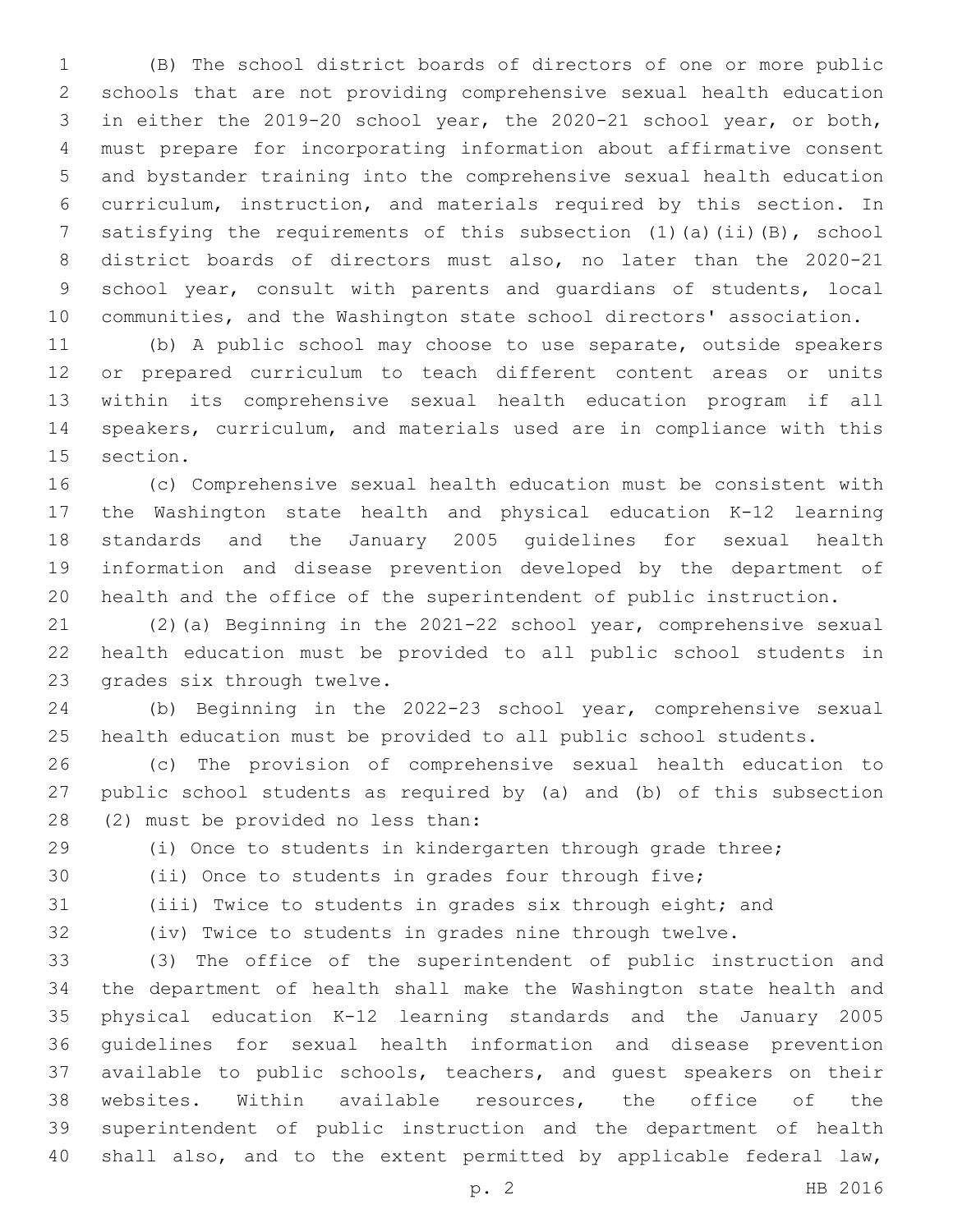make any related information, model policies, curricula, or other 2 resources available on their websites.

 (4) The office of the superintendent of public instruction, in consultation with the department of health, shall develop a list of comprehensive sexual health education curricula that are consistent with the 2005 guidelines for sexual health information and disease prevention, the Washington state health and physical education K-12 learning standards, and this section. This list, which may serve as a resource for schools, teachers, or any other organization or community group, must be updated at least annually, and must be made available on the websites of the office of the superintendent of 12 public instruction and the department of health.

 (5) Subject to the availability of amounts appropriated for this specific purpose, the office of the superintendent of public instruction shall periodically review and revise, as necessary, training materials, which may be in an electronic format, for classroom teachers and principals to implement the applicable requirements of this section. The initial review required by this subsection (5) must be completed by March 1, 2021.

 (6)(a) Public schools are encouraged to review their comprehensive sexual health education curricula and choose a curriculum from the list developed under subsection (4) of this section. Any public school may identify, choose, or develop any other curriculum if it complies with the requirements of this section.

 (b) If a public school chooses a curriculum that is not from the list developed under subsection (4) of this section, the public school or applicable school district, in consultation with the office of the superintendent of public instruction, must conduct a review of the selected or developed curriculum to ensure compliance with the requirements of this section using a comprehensive sexual health education curriculum analysis tool of the office of the 32 superintendent of public instruction.

 (c) The office of the superintendent of public instruction shall provide technical assistance to public schools and school districts that is consistent with the curricula review, selection, and development provisions in (a) and (b) of this subsection (6).

 (7)(a) Any parent or legal guardian who wishes to have his or her child excused from any planned instruction in comprehensive sexual health education may do so upon filing a written request with the school district board of directors or its designee, or the principal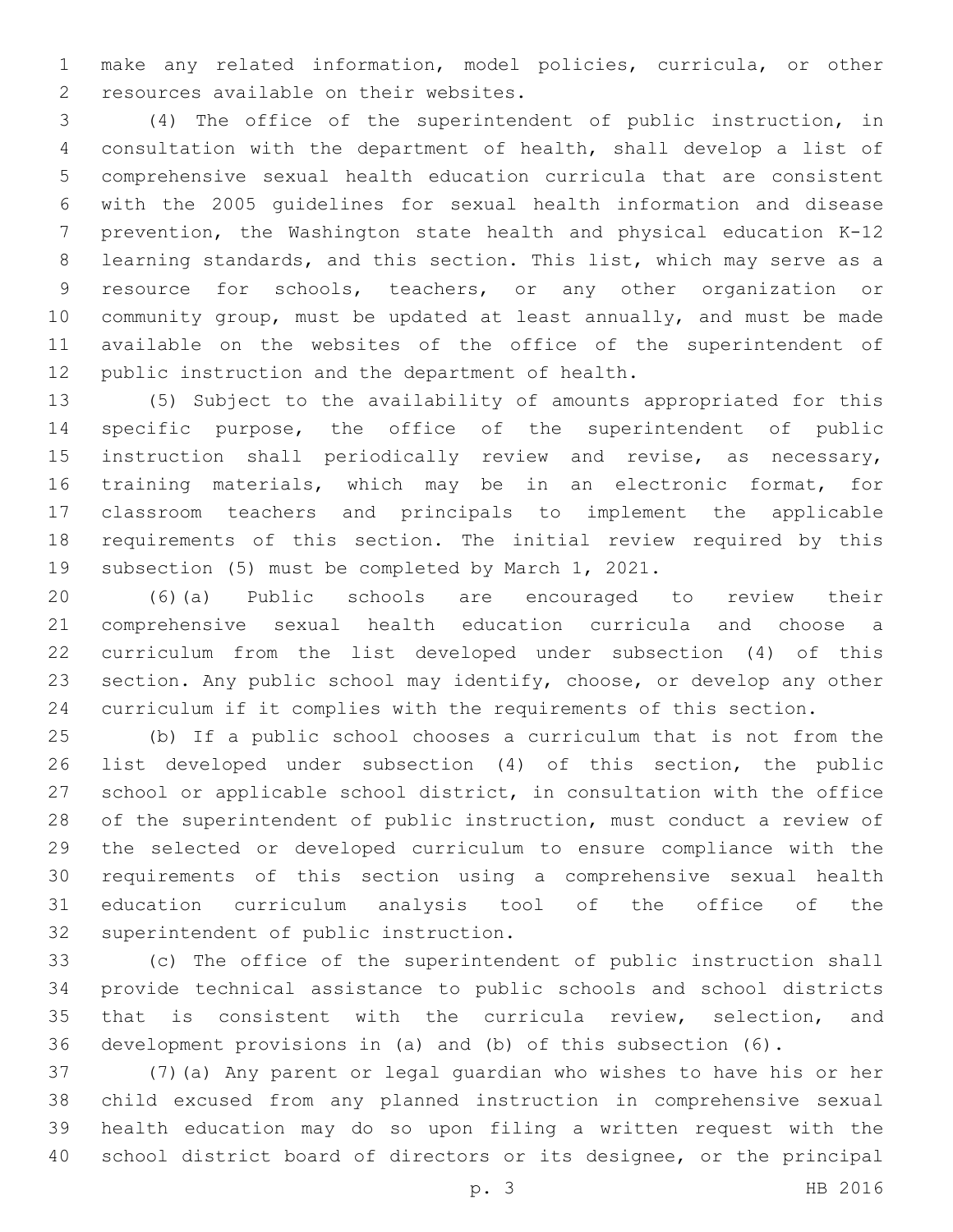of the school his or her child attends, or the principal's designee. The person or entity to whom the request is directed must grant the written request to have the student excused from this instruction in accordance with this subsection. In addition, any parent or legal guardian may review the comprehensive sexual health education curriculum provided in his or her child's school by filing a written request with the school district board of directors, the principal of 8 the school his or her child attends, or the principal's designee.

 (b) At the beginning of the 2021-22 school year, each school providing comprehensive sexual health education must notify parents and guardians, in writing or in accordance with the methods the school finds most effective in communicating with parents, that the school will be providing comprehensive sexual health education during the school year. The notice must include, or provide a means for 15 electronic access to, all course materials, by grade, that will be 16 used at the school during the instruction.

 (8)(a) Public schools shall annually, by September 1st, identify to the office of the superintendent of public instruction any curricula used by the school to provide comprehensive sexual health education as required by this section. Materials provided by schools under this subsection (8)(a) must also describe how the provided classroom instruction aligns with the requirements of this section.

 (b) The office of the superintendent of public instruction shall summarize and, in accordance with RCW 43.01.036, report the results provided under (a) of this subsection (8) to the education committees of the house of representatives and the senate biennially, beginning 27 after the 2022-23 school year.

 (9) RCW 28A.600.480(2), which encourages school employees, students, and volunteers to report harassment, intimidation, or 30 bullying, applies to this section.

 (10) Nothing in this section expresses legislative intent to require that comprehensive sexual health education, or components of comprehensive sexual health education, be integrated into curriculum, materials, or instruction in unrelated subject matters or courses.

(11) For the purposes of this section:35

 (a) "Affirmative consent" means a conscious and voluntary agreement to engage in sexual activity as a requirement before sexual 38 activity;

 (b) "Comprehensive sexual health education" means recurring instruction in human development and reproduction that is age-

p. 4 HB 2016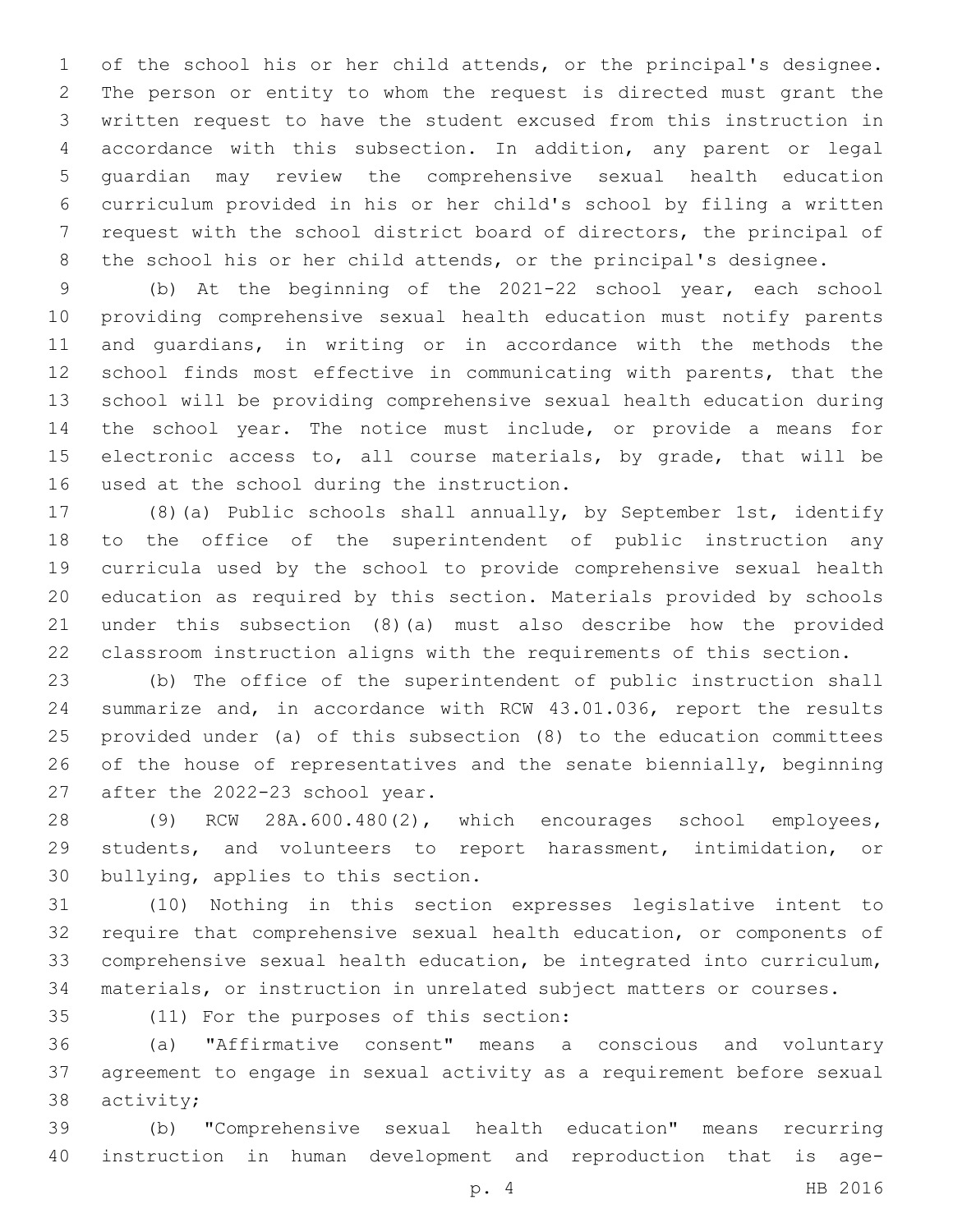appropriate and inclusive of all students, regardless of their protected class status under chapter 49.60 RCW. All curriculum, instruction, and materials used in providing comprehensive sexual health education must be medically and scientifically accurate and must use language and strategies that recognize all members of protected classes under chapter 49.60 RCW. Comprehensive sexual health education must teach students how to prevent, and avoid being recruited into, sex trafficking. Comprehensive sexual health education for students in kindergarten through grade three must be instruction in social-emotional learning that is consistent with learning standards and benchmarks adopted by the office of the superintendent of public instruction under RCW 28A.300.478. Comprehensive sexual health education for students in grades four 14 through twelve must include information about:

 (i) The physiological, psychological, and sociological developmental processes experienced by an individual;

 (ii) The development of intrapersonal and interpersonal skills to communicate, respectfully and effectively, to reduce health risks, and choose healthy behaviors and relationships that are based on mutual respect and affection, and are free from violence, coercion, 21 and intimidation;

22 (iii) Health care and prevention resources;

 (iv) The development of meaningful relationships and avoidance of 24 exploitative relationships;

 (v) Understanding the influences of family, peers, community, and the media throughout life on healthy sexual relationships; and

 (vi) Affirmative consent and recognizing and responding safely and effectively when violence, or a risk of violence, is or may be present with strategies that include bystander training;

 (c) "Medically and scientifically accurate" means information that is verified or supported by research in compliance with scientific methods, is published in peer-reviewed journals, where appropriate, and is recognized as accurate and objective by professional organizations and agencies with expertise in the field of sexual health including but not limited to the American college of obstetricians and gynecologists, the Washington state department of health, and the federal centers for disease control and prevention; 38 and